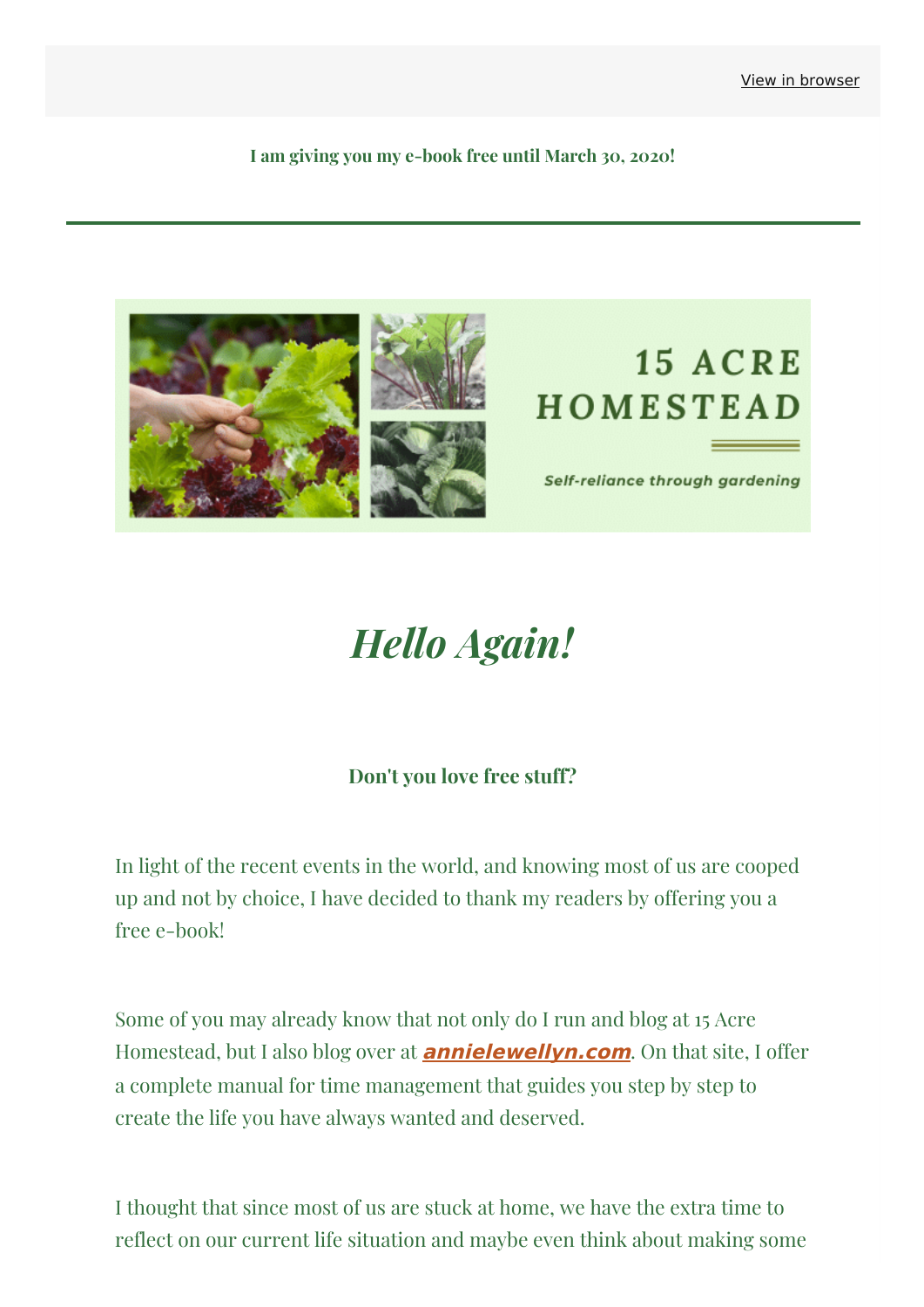changes. That's where the book comes in.

#### **Interested? Well here is how you can get the book for free...**

Reply to this email and let me know what you are doing to pass the time at home during these trying times. When I receive your email, I will send you a link to download my book for free.

Then next week, watch for another email from me! I will include your activities and ideas so we can all benefit from it. Easy Peasy!

## *Other Ways To Pass The Time*

**The Spring Garden Giveaway** is still going on! It will end on the 29th of March so make sure you get your free downloads while they are available!

I have been working on making plans for planting a new way with The Farm Wife's Moon Calendar! But there are so many other resources available too! If you signed up let me know your favorites!

#### **Here are some other ways to pass the time:**

- **Catch up on YouTube channels**
- **Read a good book**
- **Binge watch a Netflix series**
- **Plan your garden**
- **Knit or Crochet a gift for someone**
- **Play cards or a board game**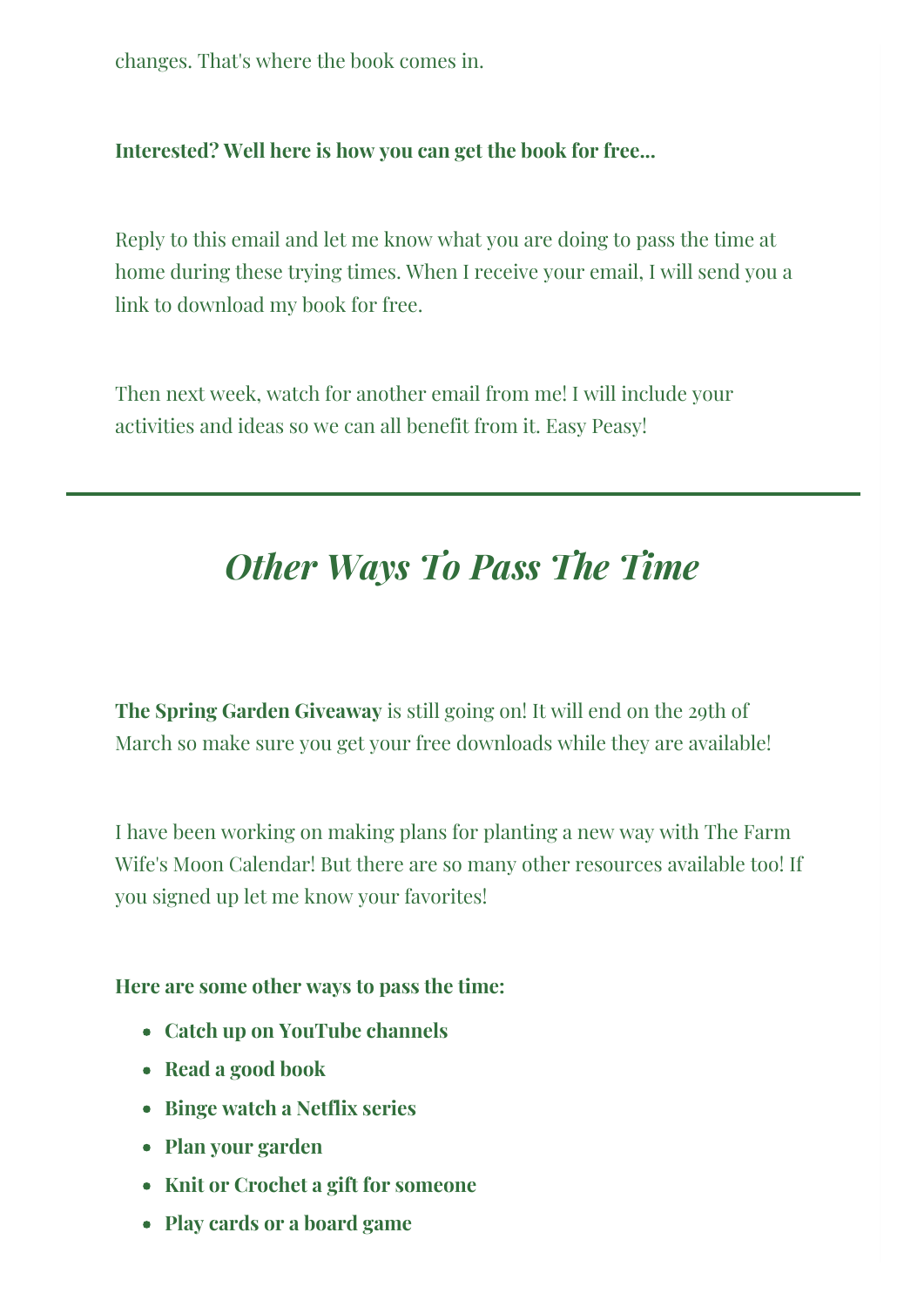Click the banner below to get your freebies!



I hope and pray for you and your family to stay safe and healthy throughout this stressful time!

If you need anything, please feel free to reach out! I'll see you again on Friday!

And don't forget to reply with your ideas so I can send your free e-book!

Talk to ya soon

*Annie*



**15 Acre Homestead** 15615 SE 175th St, Weirsdale FL 32195 United States

[annie@15acrehomestead.com](mailto:annie@15acrehomestead.com)